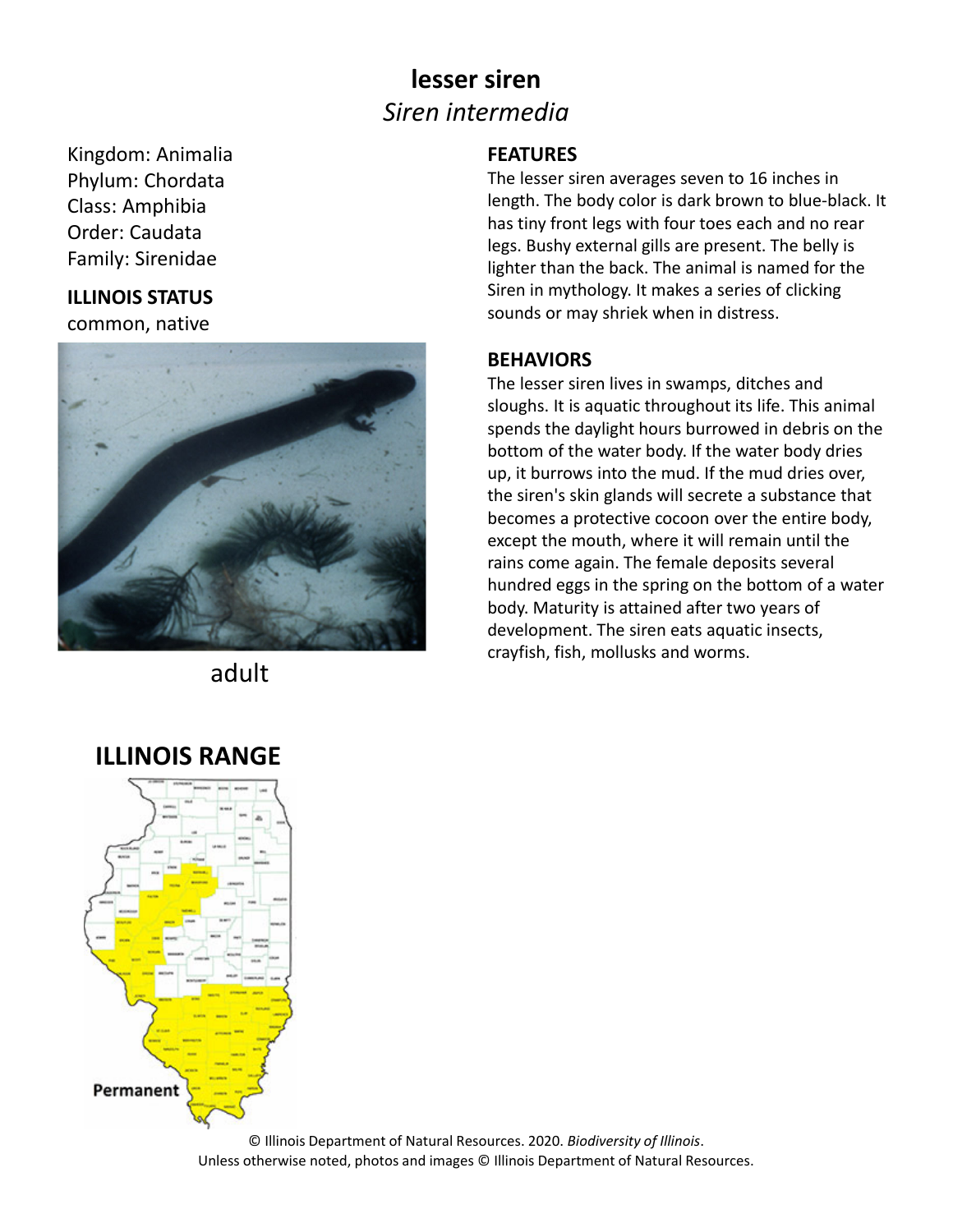



© Illinois Department of Natural Resources. 2020. *Biodiversity of Illinois*. Unless otherwise noted, photos and images © Illinois Department of Natural Resources.